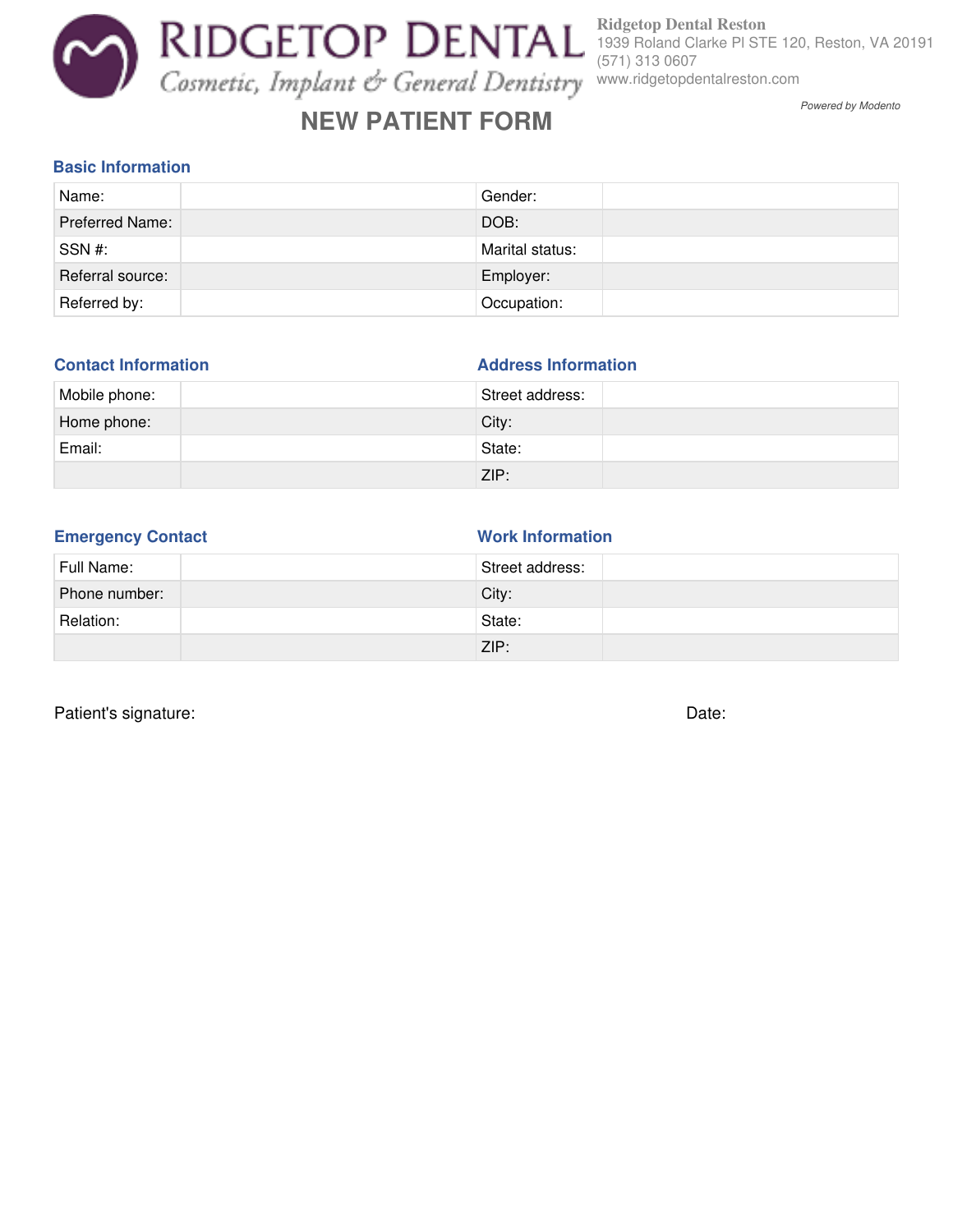**PRIVACY POLICY CONSENT**

**Ridgetop Dental Reston** 1939 Roland Clarke Pl STE 120, Reston, VA 20191 (571) 313 0607 www.ridgetopdentalreston.com

### Powered by Modento

#### CLIENT RIGHTS AND HIPAA AUTHORIZATIONS

The following specifies your rights about this authorization under the Health Insurance Portability and Accountability Act of 1996, as amended from time to time ("HIPAA").

1. Tell your provider if you do not understand this authorization, and the provider will explain it to you.

2. You have the right to revoke or cancel this authorization at any time, except: (a) to the extent information has already been shared based on this authorization; or (b) this authorization was obtained as a condition of obtaining insurance coverage. To revoke or cancel this authorization, you must submit your request in writing to provider at the following address (insert address of provider):

3. You may refuse to sign this authorization. Your refusal to sign will not affect your ability to obtain treatment, payment, enrollment or your eligibility for benefits. However, you may be required to complete this authorization form before receiving treatment if you have authorized your provider to disclose information about you to a third party. If you refuse to sign this authorization, and you have authorized your provider to disclose information about you to a third party, your provider has the right to decide not to treat you or accept you as a patient in their practice.

4. Once the information about you leaves this office according to the terms of this authorization, this office has no control over how it will be used by the recipient. You need to be aware that at that point your information may no longer be protected by HIPAA. If the person or entity receiving this information is not a health care provider or health plan covered by federal privacy regulations, the information described above may be disclosed to other individuals or institutions and no longer protected by these regulations.

5. You may inspect or copy the protected dental information to be used or disclosed under this authorization. You do not have the right of access to the following protected dental information: psychotherapy notes, information compiled for legal proceedings, laboratory results to which the Clinical Laboratory Improvement Act ("CLIA") prohibits access, or information held by certain research laboratories. In addition, our provider my deny access if the provider reasonably believes access could cause harm to you or another individual. If access is denied, you may request to have a licensed health care professional for a second opinion at your expense.

6. If this office initiated this authorization, you must receive a copy of the signed authorization.

7. Special Instructions for completing this authorization for the use and disclosure of Psychotherapy Notes. HIPAA provides special protections to certain medical records known as "Psychotherapy Notes." All Psychotherapy Notes recorded on any medium by a mental health professional (such as a psychologist or psychiatrist) must be kept by the author and filed separate from the rest of the client's medical records to maintain a higher standard of protection. "Psychotherapy Notes" are defined under HIPAA as notes recorded by a health care provider who is a mental health professional documenting or analyzing the contents of conversation during a private counseling session or a group, joint or family counseling session and that are separate from the rest of the individual's medical records. Excluded from the "Psychotherapy Notes" definition are the following: (a) medication prescription and monitoring, (b) counseling session start and stop times, (c) the modalities and frequencies of treatment furnished, (d) the results of clinical tests, and (e) any summary of: diagnosis, functional status, the treatment plan, symptoms, prognosis, and progress to date. Except for limited circumstances set forth in HIPAA, in order for a medical provider to release "Psychotherapy Notes" to a third party, the client who is the subject of the Psychotherapy Notes must sign this authorization to specifically allow for the release of Psychotherapy Notes. Such authorization must be separate from an authorization to release other dental records.

8. You have a right to an accounting of the disclosures of your protected dental information by provider or its business associates. The maximum disclosure accounting period is the six years immediately preceding the accounting request. The provider is not required to provide an accounting for disclosures: (a) for treatment, payment, or dental care operations; (b) to you or your personal representative; (c) for notification of or to persons involved in an individual's dental care or payment for dental care, for disaster relief, or for facility directories; (d) pursuant to an authorization; (e) of a limited data set; (f) for national security or intelligence purposes; (g) to correctional institutions or law enforcement officials for certain purposes regarding inmates or individuals in lawful custody; or (h) incident to otherwise permitted or required uses or disclosures. Accounting for disclosures to dental oversight agencies and law enforcement officials must be temporarily suspended on their written representation that an accounting would likely impede their activities.

Patient's signature: **Date:** Date: **Date: Date: Date: Date: Date: Date: Date: Date: Date: Date: Date: Date: Date: Date: Date: Date: Date: Date: Date: Date: Date: Date: Date: Da**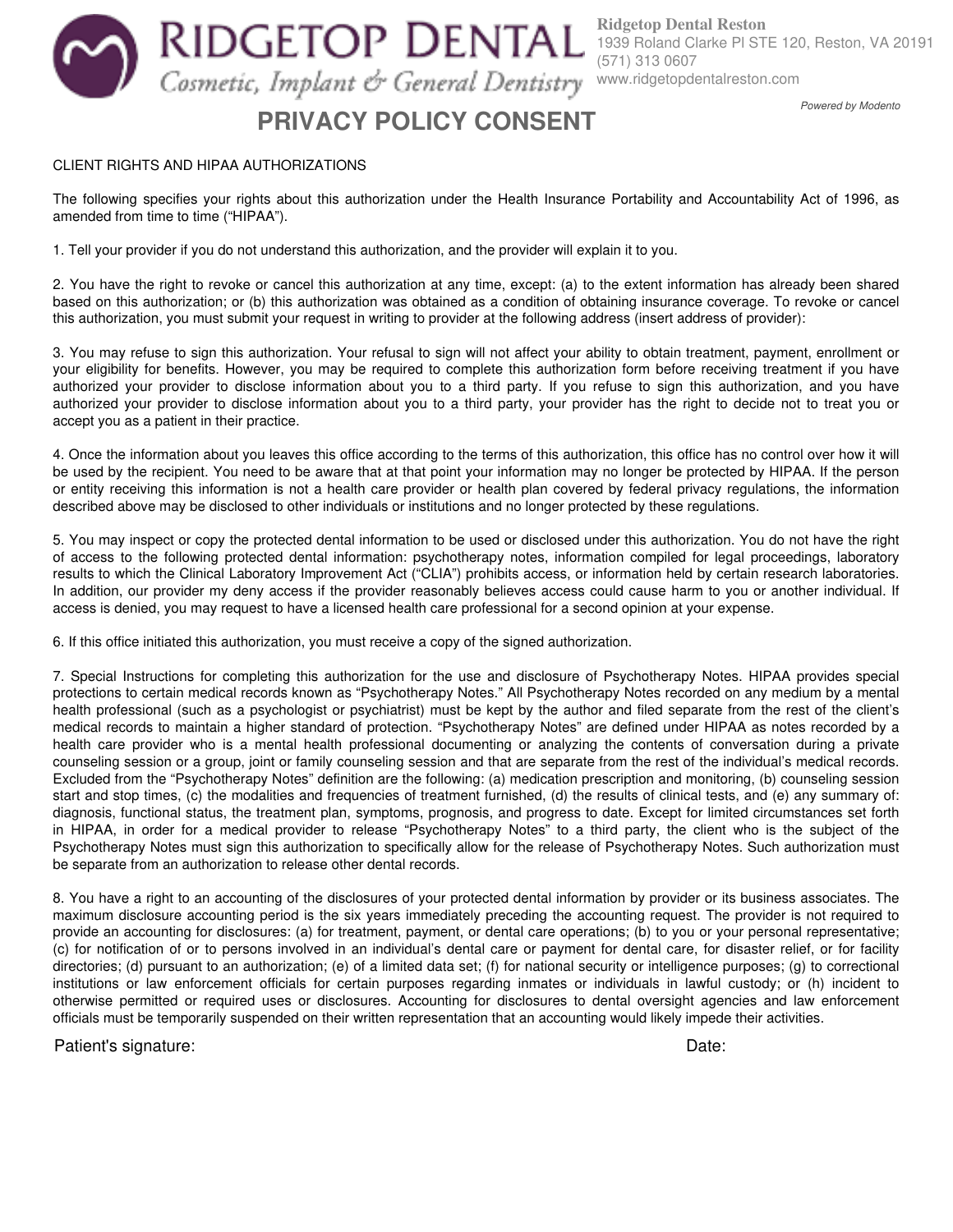RIDGETOP DENTAL Cosmetic, Implant & General Dentistry www.ridgetopdentalreston.com

# **FINANCIAL POLICY**

**Ridgetop Dental Reston** 1939 Roland Clarke Pl STE 120, Reston, VA 20191 (571) 313 0607

Powered by Modento

# **Financial Agreement**

Thank you for choosing our office as your dental health care provider. We are committed to providing you with the highest quality lifetime dental care so that you may fully attain optimum oral health. Everyone benefits when office and financial policy arrangements are understood. Please note that payment of your bill is considered as part of your treatment. The following is a statement of our Financial Agreement which we require you to read and sign prior to any treatment.

# **Dental Benefits**

As a courtesy to you we will gladly process your insurance claim forms. Our responsibility is to provide you with the treatment that best meets your needs, not to try to match your care to insurance plan limitations. Dental insurance plans do not correspond to individual patient needs, and as such, many routine and necessary dental services are not covered even though you may need those services. We understand insurance guidelines can be difficult to understand and overwhelming at times. Fortunately, with the information provided to us by you and your insurance company we are able to provide some assistance in estimating your insurance benefit. However, your insurance company makes final determination once treatment is completed and the claim is submitted. Your insurance is a contract between you and your insurance company; therefore, all charges are your responsibility. All insurance co-pays and deductibles must be paid at the time of scheduling. In the event we do accept assignment of benefits and your insurance company has not paid your account in full within 60 days, the balance may be transferred to your account. Your complete insurance information must be presented at the time services are provided. Insurance claims cannot be backdated. Most benefits will be verified before your insurance company can be billed.

All insurance benefits are payable to the dental office, and I agree to release any information necessary for the dental office to process claims. I realize I am financially responsible for all charges incurred, regardless of insurance coverage.

# **Payment:**

The payment of the estimated patient portion is due at the time of scheduling the treatment. We desire to make dental treatment affordable to all of our patients. Therefore, we offer the following payment options: 1) We accept the following forms of payment: Cash, Check, Visa, Discover, Amex, and MasterCard. Checks that are returned to our office from your financial institution are subject to a \$30.00 returned check fee. This fee covers the processing fees that are charged to our office. 2) Third-party financing with Care Credit®. Approval must be received prior to the treatment date.

# **Appointments:**

Your reserved time in our office is important. We understand that sometimes it is necessary to change your appointment, so we ask that you kindly give us a minimum of 2 business days notice. Without this notice, we are unable to offer treatment to other patients that may have needed our care. If 2 or more appointments are broken in a 12 month period without 2 business days notice, a cancellation fee of \$75 will be applied to your account and if necessary, all future appointments will be canceled and patients will be placed on a "same day list" for their next visit.

# **Minor Child/Children:**

The parent that accompanies the minor child/children to the appointment is responsible for any payment due. For unaccompanied minors, non-emergency treatment will be denied unless charges have been pre-authorized before the appointment date.

I have read the Ridgetop Dental Financial Agreement. I understand and agree to this Financial Agreement.

Patient's signature: **Date:** Date: **Date: Date: Date: Date: Date: Date: Date: Date: Date: Date: Date: Date: Date: Date: Date: Date: Date: Date: Date: Date: Date: Date: Date: Da**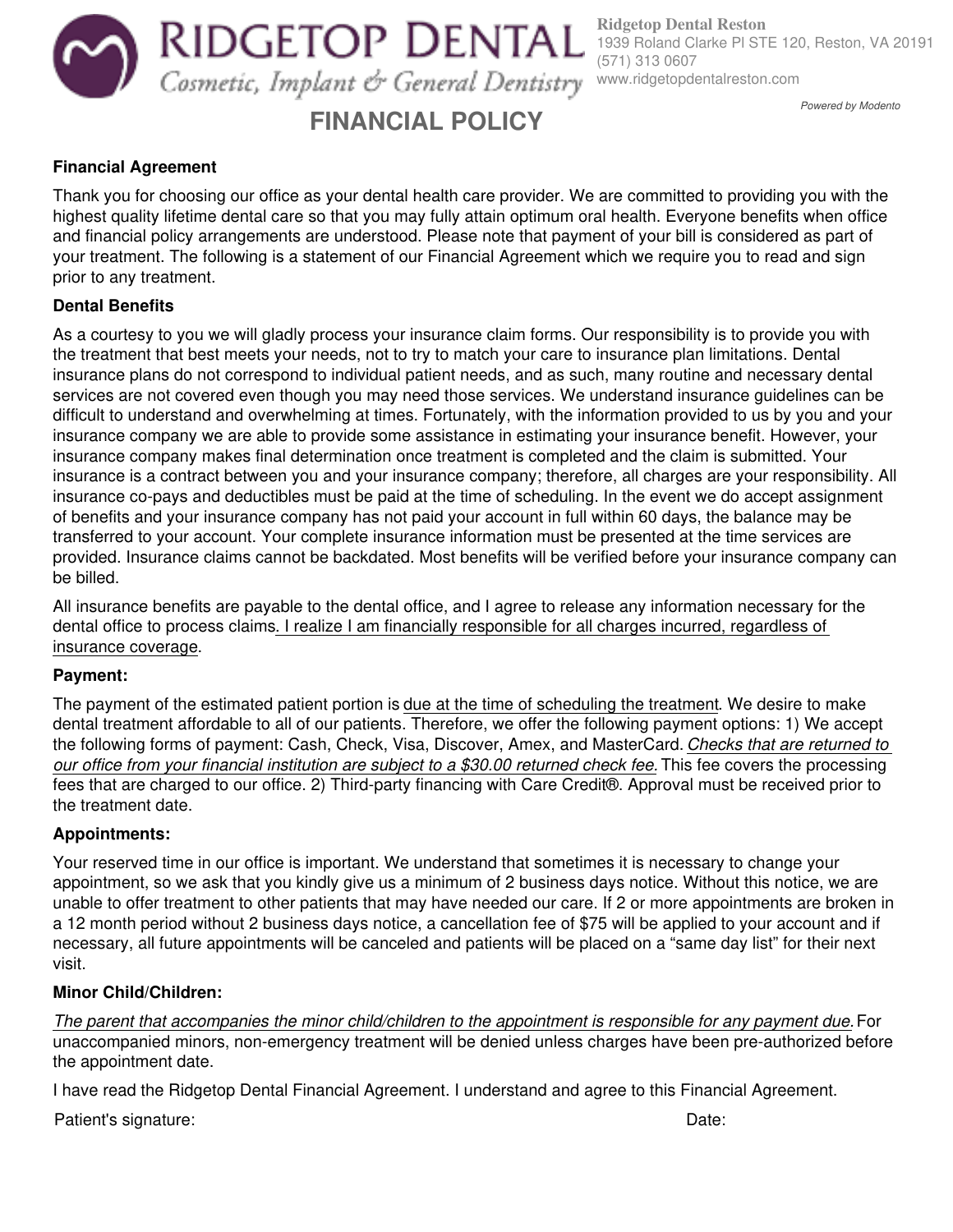**Ridgetop Dental Reston** RIDGETOP DENTAL 1939 Roland Clarke Pl STE 120, Reston, VA 20191 (571) 313 0607 Cosmetic, Implant & General Dentistry www.ridgetopdentalreston.com

# **COMMUNICATION CONSENTS**

Powered by Modento

#### **EMAIL CONSENT FORM**

PURPOSE: This form is used to obtain your consent to communicate with you by email regarding your Protected Health Information. Ridgetop Dental Reston offers patients the opportunity to communicate by email. Transmitting patient information by email has a number of risks that patients should consider before granting consent to use email for these purposes. Ridgetop Dental Reston will use reasonable means to protect the security and confidentiality of email information sent and received. However, Ridgetop Dental Reston cannot guarantee the security and confidentiality of email communication and will not be liable for inadvertent disclosure of confidential information.

I acknowledge that I have read and fully understand this consent form. I understand the risks associated with communication of email between Ridgetop Dental Reston and myself, and consent to the conditions outlined herein. Any questions I may have, been answered by Ridgetop Dental Reston.

Patient's signature: **Date:** Date: **Date:** Date: **Date: Date: Date: Date: Date: Date: Date: Date: Date: Date: Date: Date: Date: Date: Date: Date: Date: Date: Date: Date: Date: Date**